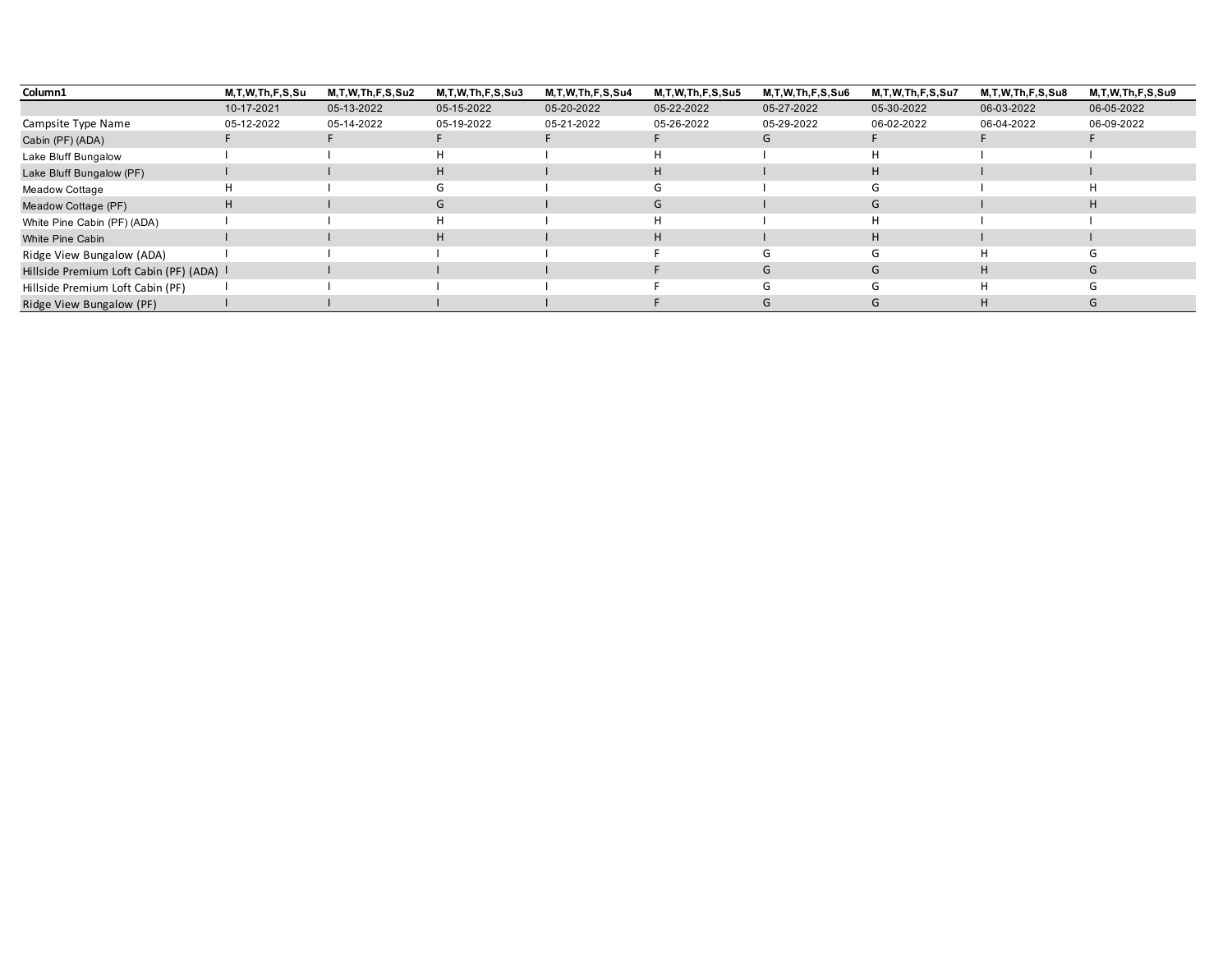| Column1                                  | M, T, W, Th, F, S, Su10 | M, T, W, Th, F, S, Su11 | M, T, W, Th, F, S, Su 12 | M, T, W, Th, F, S, Su13 | M, T, W, Th, F, S, Su14 | M, T, W, Th, F, S, Su15 | M, T, W, Th, F, S, Su16 | M, T, W, Th, F, S, Su17 |
|------------------------------------------|-------------------------|-------------------------|--------------------------|-------------------------|-------------------------|-------------------------|-------------------------|-------------------------|
|                                          | 06-10-2022              | 06-12-2022              | 06-17-2022               | 06-19-2022              | 06-24-2022              | 06-26-2022              | 07-01-2022              | 07-04-2022              |
| Campsite Type Name                       | 06-11-2022              | 06-16-2022              | 06-18-2022               | 06-23-2022              | 06-25-2022              | 06-30-2022              | 07-03-2022              | 07-07-2022              |
| Cabin (PF) (ADA)                         |                         |                         | G                        | G                       | G                       | G                       | G                       | G                       |
| Lake Bluff Bungalow                      |                         |                         |                          |                         |                         |                         |                         |                         |
| Lake Bluff Bungalow (PF)                 |                         |                         |                          |                         |                         |                         |                         |                         |
| Meadow Cottage                           |                         | н                       |                          |                         |                         |                         |                         |                         |
| Meadow Cottage (PF)                      |                         | H                       |                          |                         |                         |                         |                         |                         |
| White Pine Cabin (PF) (ADA)              |                         |                         |                          |                         |                         |                         |                         |                         |
| White Pine Cabin                         |                         |                         |                          |                         |                         |                         |                         |                         |
| Ridge View Bungalow (ADA)                |                         | G                       | н                        | H.                      |                         |                         |                         |                         |
| Hillside Premium Loft Cabin (PF) (ADA) I |                         | G                       |                          |                         |                         |                         |                         |                         |
| Hillside Premium Loft Cabin (PF)         |                         | G                       |                          |                         |                         |                         |                         |                         |
| Ridge View Bungalow (PF)                 |                         | G                       | H                        | H                       |                         |                         |                         |                         |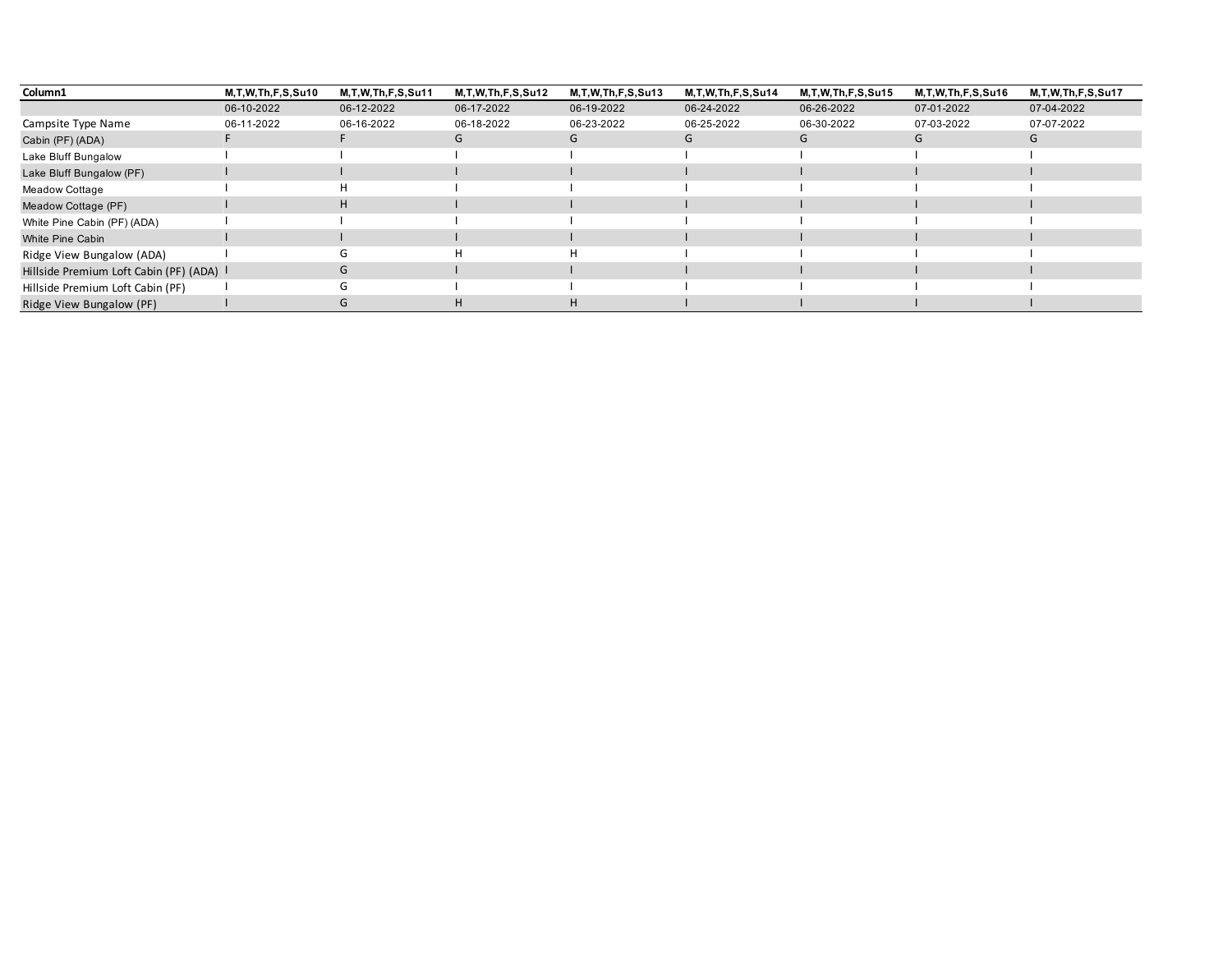| Column1                                | M, T, W, Th, F, S, Su18 | M, T, W, Th, F, S, Su19 | M, T, W, Th, F, S, Su20 | M, T, W, Th, F, S, Su21 | M,T,W,Th,F,S,Su22 | M, T, W, Th, F, S, Su23 | M, T, W, Th, F, S, Su24 | M, T, W, Th, F, S, Su25 |
|----------------------------------------|-------------------------|-------------------------|-------------------------|-------------------------|-------------------|-------------------------|-------------------------|-------------------------|
|                                        | 07-08-2022              | 07-10-2022              | 07-15-2022              | 07-17-2022              | 07-22-2022        | 07-24-2022              | 07-29-2022              | 07-31-2022              |
| Campsite Type Name                     | 07-09-2022              | 07-14-2022              | 07-16-2022              | 07-21-2022              | 07-23-2022        | 07-28-2022              | 07-30-2022              | 08-04-2022              |
| Cabin (PF) (ADA)                       | G                       | G                       | G                       | G                       | G                 | G                       | G                       | G                       |
| Lake Bluff Bungalow                    |                         |                         |                         |                         |                   |                         |                         |                         |
| Lake Bluff Bungalow (PF)               |                         |                         |                         |                         |                   |                         |                         |                         |
| Meadow Cottage                         |                         |                         |                         |                         |                   |                         |                         |                         |
| Meadow Cottage (PF)                    |                         |                         |                         |                         |                   |                         |                         |                         |
| White Pine Cabin (PF) (ADA)            |                         |                         |                         |                         |                   |                         |                         |                         |
| White Pine Cabin                       |                         |                         |                         |                         |                   |                         |                         |                         |
| Ridge View Bungalow (ADA)              |                         | (٦                      | н                       |                         | н                 |                         |                         |                         |
| Hillside Premium Loft Cabin (PF) (ADA) |                         | G                       |                         | $\mathsf{G}$            |                   | G                       |                         | A                       |
| Hillside Premium Loft Cabin (PF)       |                         |                         |                         |                         |                   |                         |                         |                         |
| Ridge View Bungalow (PF)               |                         | $\mathbf{G}$            | н                       |                         | н                 |                         |                         |                         |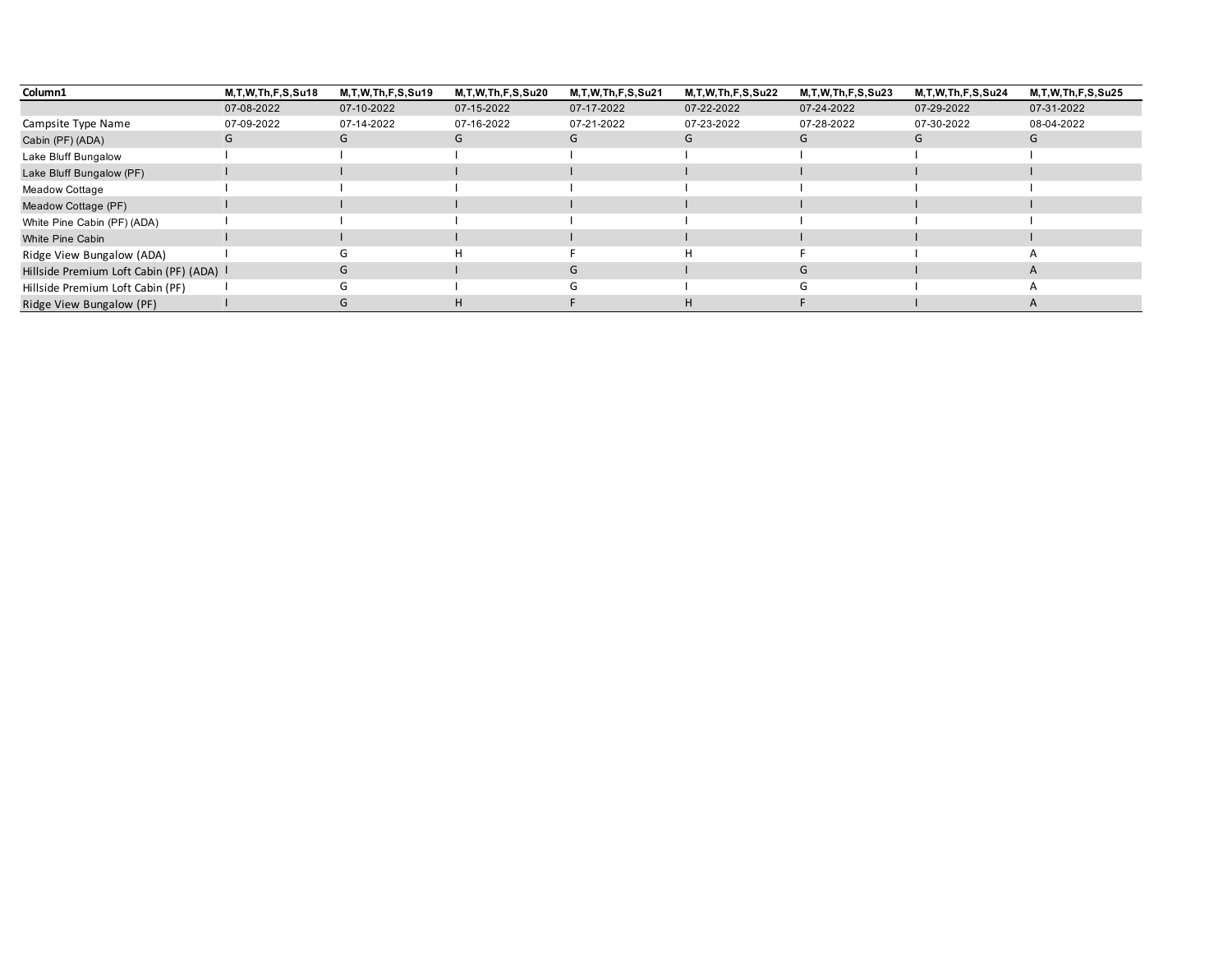| Column1                                  | M, T, W, Th, F, S, Su26 | M, T, W, Th, F, S, Su27 | M, T, W, Th, F, S, Su28 | M, T, W, Th, F, S, Su29 | M,T,W,Th,F,S,Su30 | M, T, W, Th, F, S, Su31 | M, T, W, Th, F, S, Su32 | M, T, W, Th, F, S, Su33 |
|------------------------------------------|-------------------------|-------------------------|-------------------------|-------------------------|-------------------|-------------------------|-------------------------|-------------------------|
|                                          | 08-05-2022              | 08-07-2022              | 08-12-2022              | 08-14-2022              | 08-19-2022        | 08-21-2022              | 08-26-2022              | 08-28-2022              |
| Campsite Type Name                       | 08-06-2022              | 08-11-2022              | 08-13-2022              | 08-18-2022              | 08-20-2022        | 08-25-2022              | 08-27-2022              | 09-01-2022              |
| Cabin (PF) (ADA)                         | G                       | G                       | G                       | G                       | G                 | G                       | G                       | G                       |
| Lake Bluff Bungalow                      |                         |                         |                         |                         |                   |                         |                         |                         |
| Lake Bluff Bungalow (PF)                 |                         |                         |                         |                         |                   |                         |                         |                         |
| Meadow Cottage                           |                         |                         |                         |                         |                   |                         |                         |                         |
| Meadow Cottage (PF)                      |                         |                         |                         |                         |                   |                         |                         |                         |
| White Pine Cabin (PF) (ADA)              |                         |                         |                         |                         |                   |                         |                         |                         |
| White Pine Cabin                         |                         |                         |                         |                         |                   |                         |                         |                         |
| Ridge View Bungalow (ADA)                |                         |                         |                         | A                       | $\overline{A}$    | А                       |                         |                         |
| Hillside Premium Loft Cabin (PF) (ADA) A |                         | A                       | A                       | $\mathsf{A}$            | A                 | A                       | A                       | A                       |
| Hillside Premium Loft Cabin (PF)         | A                       | А                       |                         | А                       | $\overline{A}$    | $\overline{A}$          |                         |                         |
| Ridge View Bungalow (PF)                 |                         | А                       |                         | A                       | A                 | $\mathsf{A}$            |                         |                         |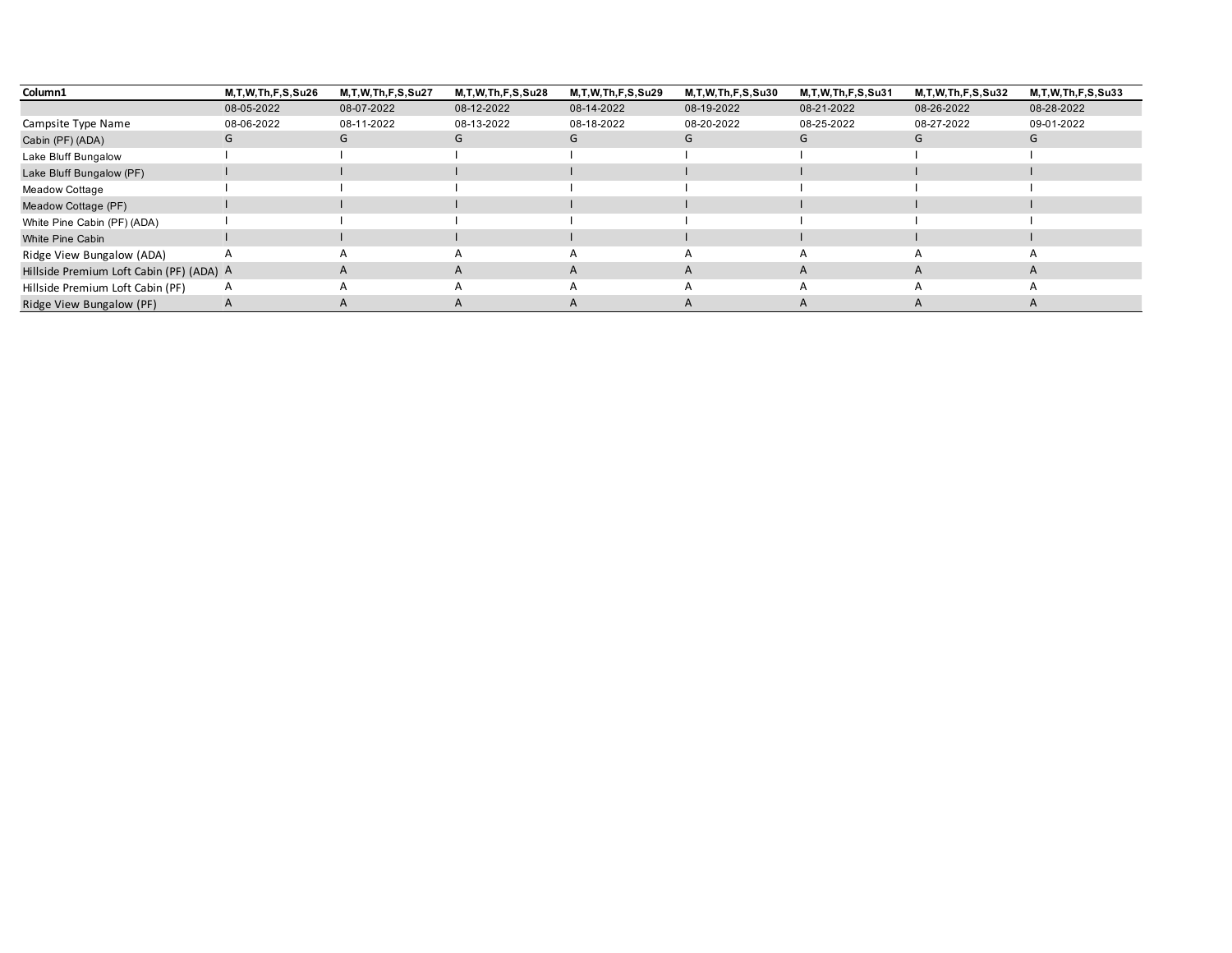| Column1                                  | M, T, W, Th, F, S, Su34 | M, T, W, Th, F, S, Su35 | M, T, W, Th, F, S, Su36 | M, T, W, Th, F, S, Su37 | M, T, W, Th, F, S, Su38 | M, T, W, Th, F, S, Su39 | M, T, W, Th, F, S, Su40 | M, T, W, Th, F, S, Su41 |
|------------------------------------------|-------------------------|-------------------------|-------------------------|-------------------------|-------------------------|-------------------------|-------------------------|-------------------------|
|                                          | 09-02-2022              | 09-05-2022              | 09-09-2022              | 09-11-2022              | 09-16-2022              | 09-18-2022              | 09-23-2022              | 09-25-2022              |
| Campsite Type Name                       | 09-04-2022              | 09-08-2022              | 09-10-2022              | 09-15-2022              | 09-17-2022              | 09-22-2022              | 09-24-2022              | 09-29-2022              |
| Cabin (PF) (ADA)                         |                         |                         | G                       |                         | G                       |                         | G                       |                         |
| Lake Bluff Bungalow                      |                         | н                       |                         |                         |                         |                         |                         |                         |
| Lake Bluff Bungalow (PF)                 |                         | H                       |                         | H                       |                         | H                       |                         | н                       |
| Meadow Cottage                           |                         | G                       |                         | (7)                     |                         | (7)                     |                         |                         |
| Meadow Cottage (PF)                      |                         | G                       |                         | G                       |                         | G                       |                         | G                       |
| White Pine Cabin (PF) (ADA)              |                         |                         |                         |                         |                         |                         |                         |                         |
| White Pine Cabin                         |                         | H                       |                         | H                       |                         | H                       |                         |                         |
| Ridge View Bungalow (ADA)                |                         |                         |                         | A                       | $\overline{A}$          | А                       |                         |                         |
| Hillside Premium Loft Cabin (PF) (ADA) A |                         | A                       | A                       | $\mathsf{A}$            | $\overline{A}$          | $\mathsf{A}$            | A                       | A                       |
| Hillside Premium Loft Cabin (PF)         | A                       |                         |                         | А                       | $\overline{A}$          | $\mathsf{A}$            |                         |                         |
| Ridge View Bungalow (PF)                 |                         | А                       |                         | A                       | A                       |                         |                         |                         |